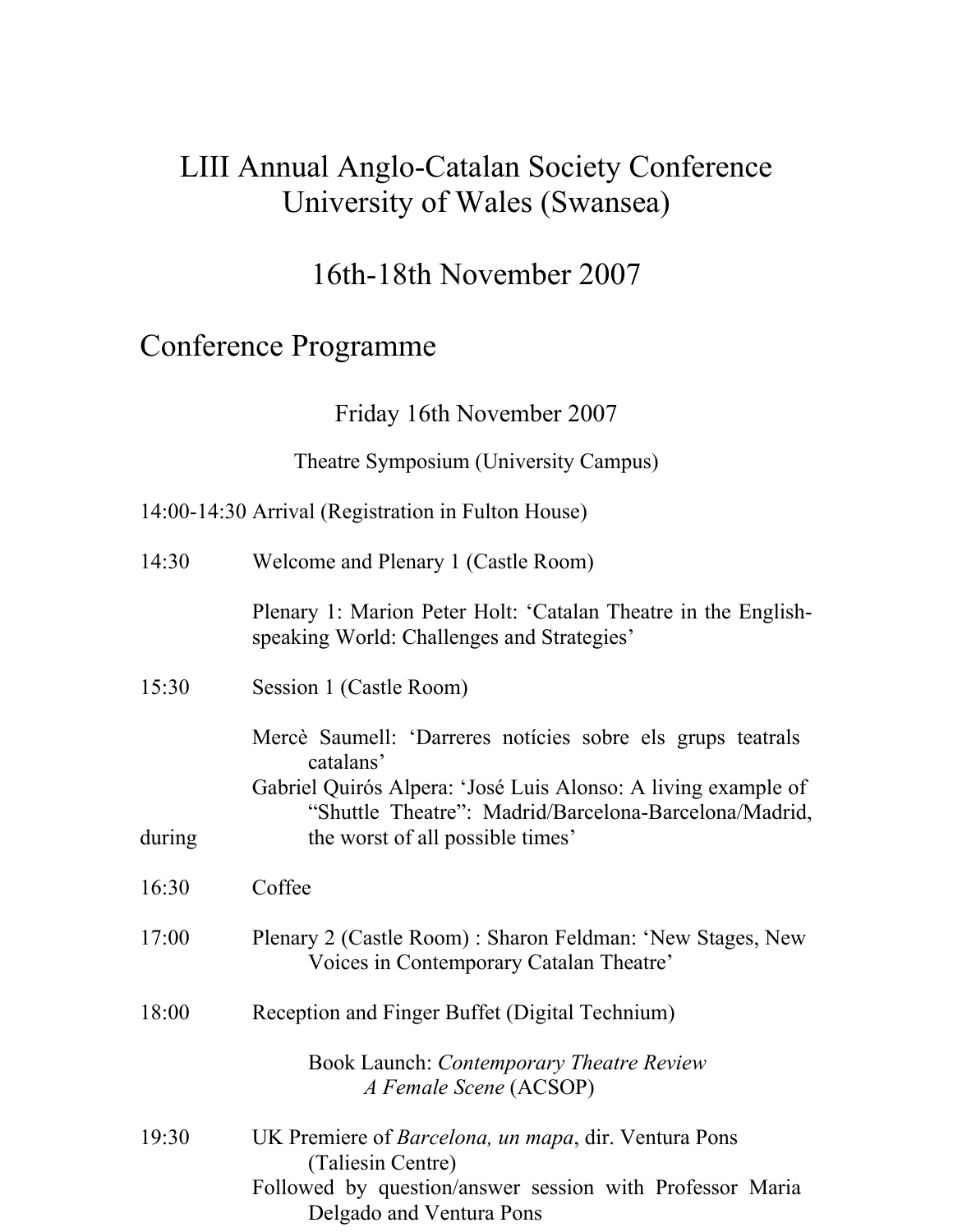# Saturday 17th November 2007

# Village Hotel, Swansea

| 9:30    | Session 2                                                                                                                                                               |
|---------|-------------------------------------------------------------------------------------------------------------------------------------------------------------------------|
|         | Montserrat Lunati: 'A Welsh-Catalan Connection: Struggling<br>with Identity When Big Brother Denies You One in Jordi<br>Coca's and Aneurin Thomas's Oedipal narratives' |
|         | Elisenda Barbé Pou: 'Els camins de l'exili'                                                                                                                             |
|         | Jordi Cornellà: 'Desproblemitzar la nació: La reescriptura de<br>Laia (1932-1968) de Salvador Espriu <sup>7</sup>                                                       |
| 11am    | Coffee                                                                                                                                                                  |
| 11:30am | Joan Gili Memorial Lecture                                                                                                                                              |
|         | Miquel Strubell: 'Bulls and donkeys. National identity and<br>symbols in Catalonia and Spain'                                                                           |
| 13:00   | A-CS Annual Lunch (Village Hotel)                                                                                                                                       |
| 15:00   | Presentation of John Langdon-Davies's Behind the Spanish<br><b>Barricades</b>                                                                                           |
| 15:45   | Session 3                                                                                                                                                               |
|         | Roger Martínez: Música pop i articulació d'identificacions<br>nacionals, lingüístiques, immigrades i ètniques                                                           |
|         | Josep Saval: Què ens va deixar la "gauche divine"? El<br>panorama cultural de la Barcelona dels 60                                                                      |
| 16:45   | Coffee                                                                                                                                                                  |
| 17:15   | AGM                                                                                                                                                                     |

#### *Free Evening*